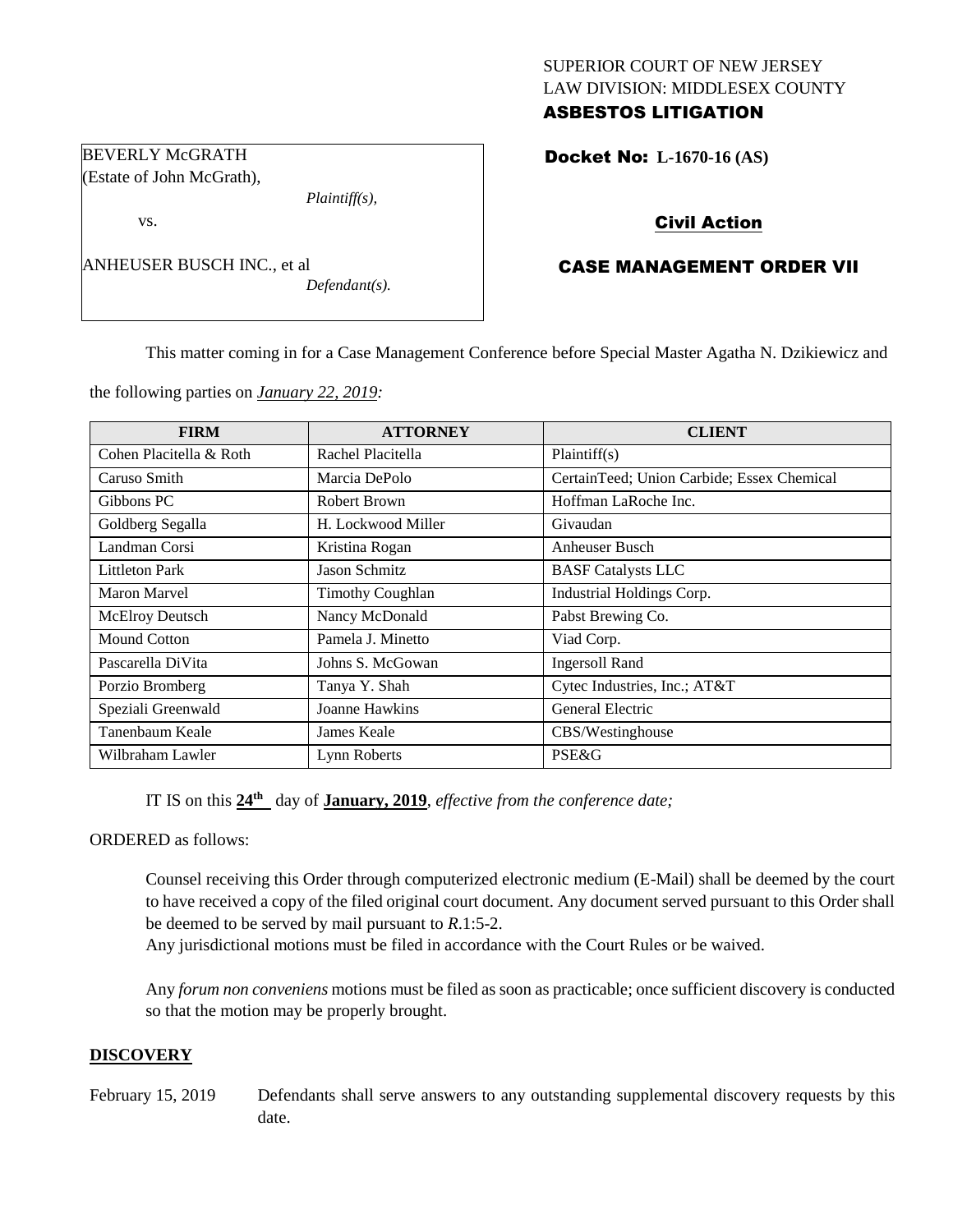- March 15, 2019 Fact discovery, including depositions, shall be completed by this date. Plaintiff's counsel shall contact the Special Master within one week of this deadline if all fact discovery is not completed.
- March 15, 2019 Depositions of corporate representatives shall be completed by this date.

### **EARLY SETTLEMENT**

April 26, 2019 Settlement demands shall be served on all counsel and the Special Master by this date.

### **MEDICAL EXPERT REPORT**

July 15, 2019 Defendants shall identify its medical experts and serve medical reports, if any, by this date. In addition, defendants shall notify plaintiff's counsel (as well as all counsel of record) of a joinder in an expert medical defense by this date.

### **LIABILITY EXPERT REPORTS**

- April 15, 2019 Plaintiff shall identify its liability experts and serve liability expert reports by this date or waive any opportunity to rely on liability expert testimony.
- July 15, 2019 Defendants shall identify its liability experts and serve liability expert reports, if any, by this date or waive any opportunity to rely on liability expert testimony.
- August 15, 2019 Plaintiff shall identify its rebuttal liability experts and serve rebuttal liability expert reports, if any, by this date.

## **SUMMARY JUDGMENT MOTION PRACTICE**

- April 26, 2019 Plaintiff's counsel shall advise, in writing, of intent not to oppose motions by this date.
- May 10, 2019 Summary judgment motions shall be filed no later than this date.
- June 7, 2019 Last return date for summary judgment motions.

## **EXPERT DEPOSITIONS**

September 13, 2019 Expert depositions shall be completed by this date. To the extent that plaintiff and defendant generic experts have been deposed before, the parties seeking that deposition in this case must file an application before the Special Master and demonstrate the necessity for that deposition. To the extent possible, documents requested in a deposition notice directed to an expert shall be produced three days in advance of the expert deposition. The expert shall not be required to produce documents that are readily accessible in the public domain.

#### **PRE-TRIAL AND TRIAL**

 $\_$  ,  $\_$  ,  $\_$  ,  $\_$  ,  $\_$  ,  $\_$  ,  $\_$  ,  $\_$  ,  $\_$  ,  $\_$  ,  $\_$  ,  $\_$  ,  $\_$  ,  $\_$  ,  $\_$  ,  $\_$  ,  $\_$  ,  $\_$  ,  $\_$  ,  $\_$  ,  $\_$  ,  $\_$  ,  $\_$  ,  $\_$  ,  $\_$  ,  $\_$  ,  $\_$  ,  $\_$  ,  $\_$  ,  $\_$  ,  $\_$  ,  $\_$  ,  $\_$  ,  $\_$  ,  $\_$  ,  $\_$  ,  $\_$  , May 2, 2019 The settlement conference previously scheduled on this date is **cancelled**. July 17, 2019 @ 10:00am Settlement conference. All defense counsel shall appear with authority to negotiate settlement and have a representative authorized to negotiate settlement available by phone. Any request to be excused from the settlement conference shall be made to the Special Master no later than 4:00pm of the day prior to the conference.